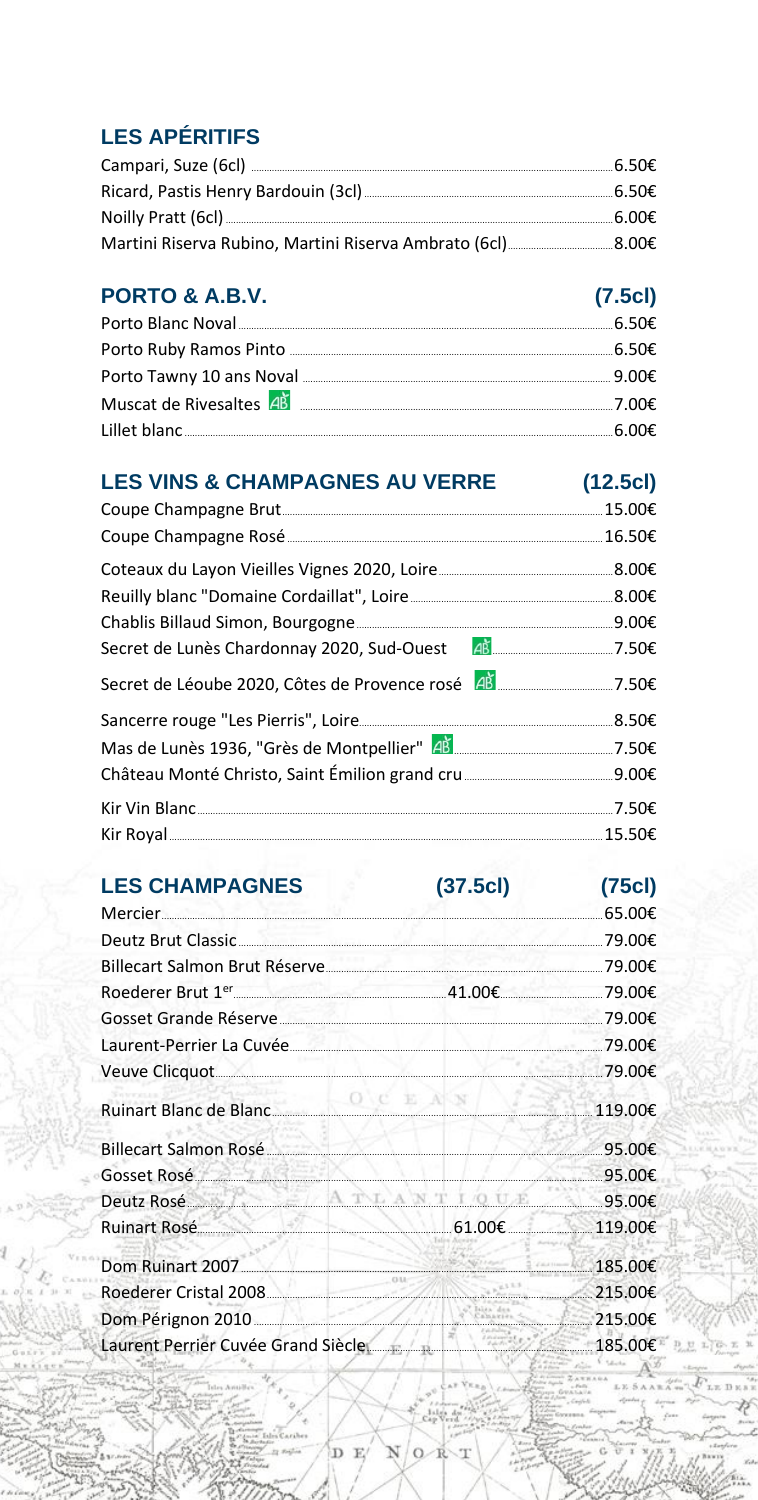### **NOS WHISKIES**

# $(4c)$

| Cardhu 12ans [123] Cardhu 12ans [12] Cardhu 12ans [12] Cardhu 12ans [12] Cardhu 12ans [12] Cardhu 12ans [12] C |  |  |
|----------------------------------------------------------------------------------------------------------------|--|--|
|                                                                                                                |  |  |
|                                                                                                                |  |  |
|                                                                                                                |  |  |
|                                                                                                                |  |  |
|                                                                                                                |  |  |
| Naguelann Cuvée Grand Pa <sup>22</sup> 2000 Different Bretagne 25% 2000 E                                      |  |  |
|                                                                                                                |  |  |
|                                                                                                                |  |  |
|                                                                                                                |  |  |
|                                                                                                                |  |  |
|                                                                                                                |  |  |
|                                                                                                                |  |  |
|                                                                                                                |  |  |
|                                                                                                                |  |  |
|                                                                                                                |  |  |
|                                                                                                                |  |  |
|                                                                                                                |  |  |

### **NOS RHUMS**

# $(4c)$

| Zacapa 23 ans 13.50 €             |  |  |
|-----------------------------------|--|--|
| Panama 21 ans 2000 Panama 21.00 € |  |  |
|                                   |  |  |

# NOS VODKAS

| <b>NOS VODKAS</b>  |                     | (4c) |
|--------------------|---------------------|------|
| Stolichnaya 8.50 € |                     |      |
|                    |                     |      |
|                    | Pologne 40% 15.00 € |      |

# **NOS GINS**

| <b>NOS GINS</b>                                                                                                                                                                                                                      | $-0$ c $E$ $N$ $N$ $($ $\sim$ $\approx$ $\frac{3}{2}$    | (4c) |
|--------------------------------------------------------------------------------------------------------------------------------------------------------------------------------------------------------------------------------------|----------------------------------------------------------|------|
|                                                                                                                                                                                                                                      | Bombay Original 2000 Angleterre 2009 Angleterre 2009 43% |      |
| Hendrick's <b>Manual Action</b>                                                                                                                                                                                                      | Ecosse 41.4% 9.50€                                       |      |
| Malouin's <b>Exercise Communist Communist Communist Communist Communist Communist Communist Communist Communist Communist Communist Communist Communist Communist Communist Communist Communist Communist Communist Communist Co</b> | Bretagne 43% 11.00 €                                     |      |
|                                                                                                                                                                                                                                      | Bartolomeo Charente-Maritime 44% 12.00 €                 |      |
|                                                                                                                                                                                                                                      | Angleterre 43% 12.00 €                                   |      |

# **ALCOOLS DU MONDE**

| Cachaça Ypioca Ouro 2000 € Brésil 38% 38% 9.00 € |  |  |
|--------------------------------------------------|--|--|
|                                                  |  |  |
| Saké Koi Koi $M \nmid E / R$ Japon 14.5% 10.50   |  |  |

D<sub>E</sub>

 $(4c)$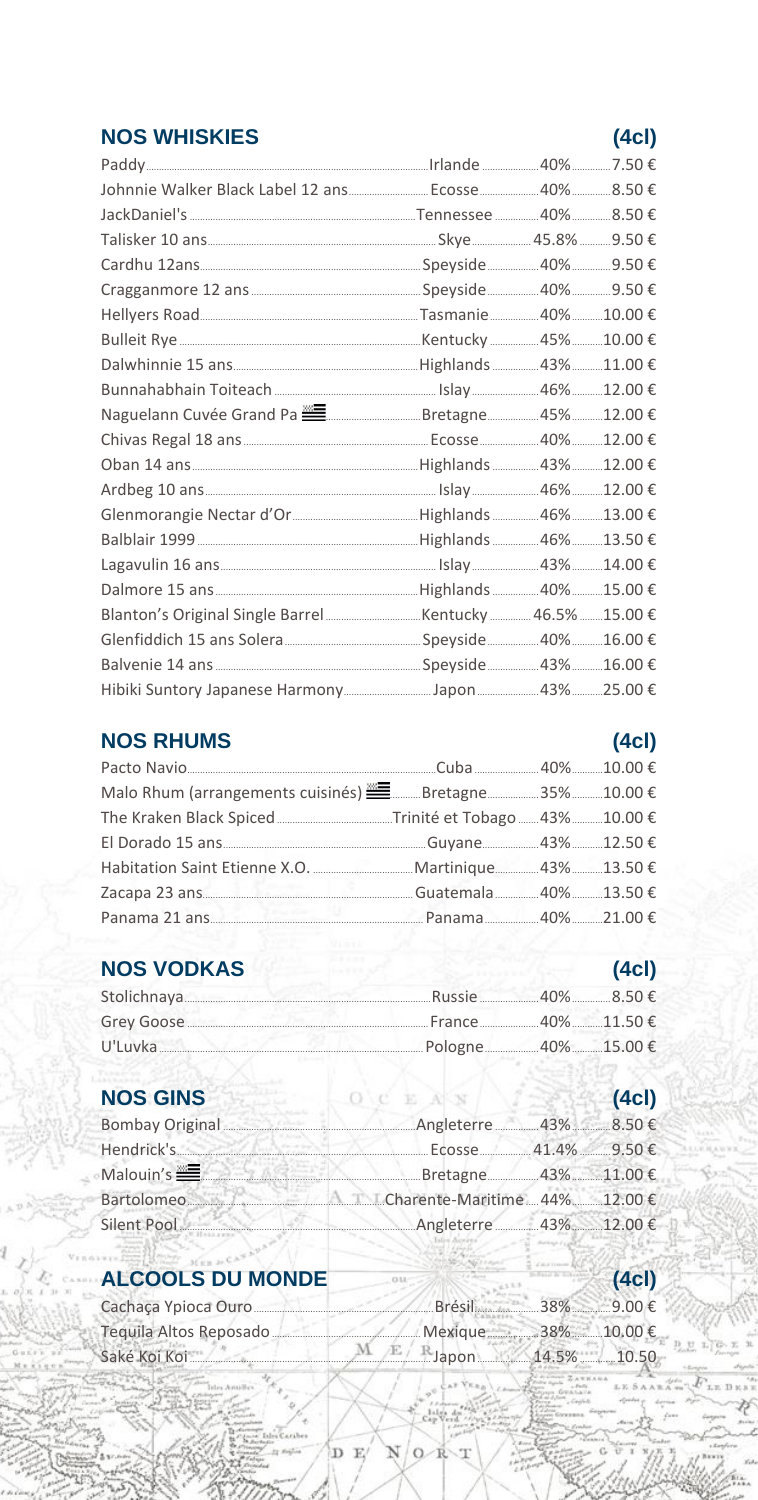### **COCKTAILS CRÉATIONS DU COMPTOIR** 12.50 €

**Orangette** Rhum Pacto Navio, Grand Marnier, jus de citron jaune, Bitter Orange et Chocolat

**Sweet & Creamy** Liqueur de coco, Amaretto Adriatico, crème de cacao, crème fraîche, Bitter Chocolat

### **Winter Berry**

Absinthe, sirop de vin chaud, jus de citron jaune, purée de myrtille, blanc d'œuf

#### **Farm & Sea**

Bourbon, crème de cacao, sirop de sarrasin, jus de citron jaune, limonade

**Milky Way** Rhum Havana, Amaretto Adriatico, liqueur de vanille, miel, cannelle, tonka, crème fraîche

**Cloudy Blue** Liqueur Hpnotiq, Adriatico Bianco, jus de citron jaune, blanc d'œuf

**Perle d'Agrume** Vodka Vanille, Picon, Cointreau, jus de citron jaune, tonic, Bitter Cardamome et Bitter Orange Mandarine

#### **Plymouth Roses**

Gin, crème de framboise, purée de framboise, sirop de rose, jus de citron vert, Perrier, Bitter Orange

**Apple Breizh** Calvados, sirop de sarrasin, jus de citron jaune, blanc d'œuf

**Black Pearl** Rhum Kraken, Téquila XO, sirop de tonka, girofle, muscade, crème fraîche

### **OLD FASHIONED DU COMPTOIR** 12.50 €

 $1.31 - 5$ 

 $x \in D$ 

**Old Berry** Vodka, Pama, Bitter Spiced Cranberry

**Old Sour** Galliano, Bitter Winter Melon

**Old Tonk's** Cognac, sirop de tonka, Bitter Wood

**Old Smoky** Whisky Black Label, sirop hibiscus, Bitter Abbots

### **COCKTAILS AU CHAMPAGNE DU COMPTOIR** 16.50 €

 $\circ$ 

**Corsaire du Nouveau Monde** Purée de fruits « épicée », Champagne

**La Vie en Rose** Soho Litchi, sirop de rose, gingembre frais, Champagne

A TLANT IQUE **Lady Mint** Liqueur Hpnotiq, Liqueur Italicus, jus de citron jaune, Bitter Peppermint, Champagne

**Spritz Agrumes** Apérol, Mandarine Napoléon, Perrier, Bitter Grapefruit, Champagne

D E

 $\Omega$ 

**Spritz d'Hiver** Apérol, sirop de vin chaud, Perrier, ChampagneÉ R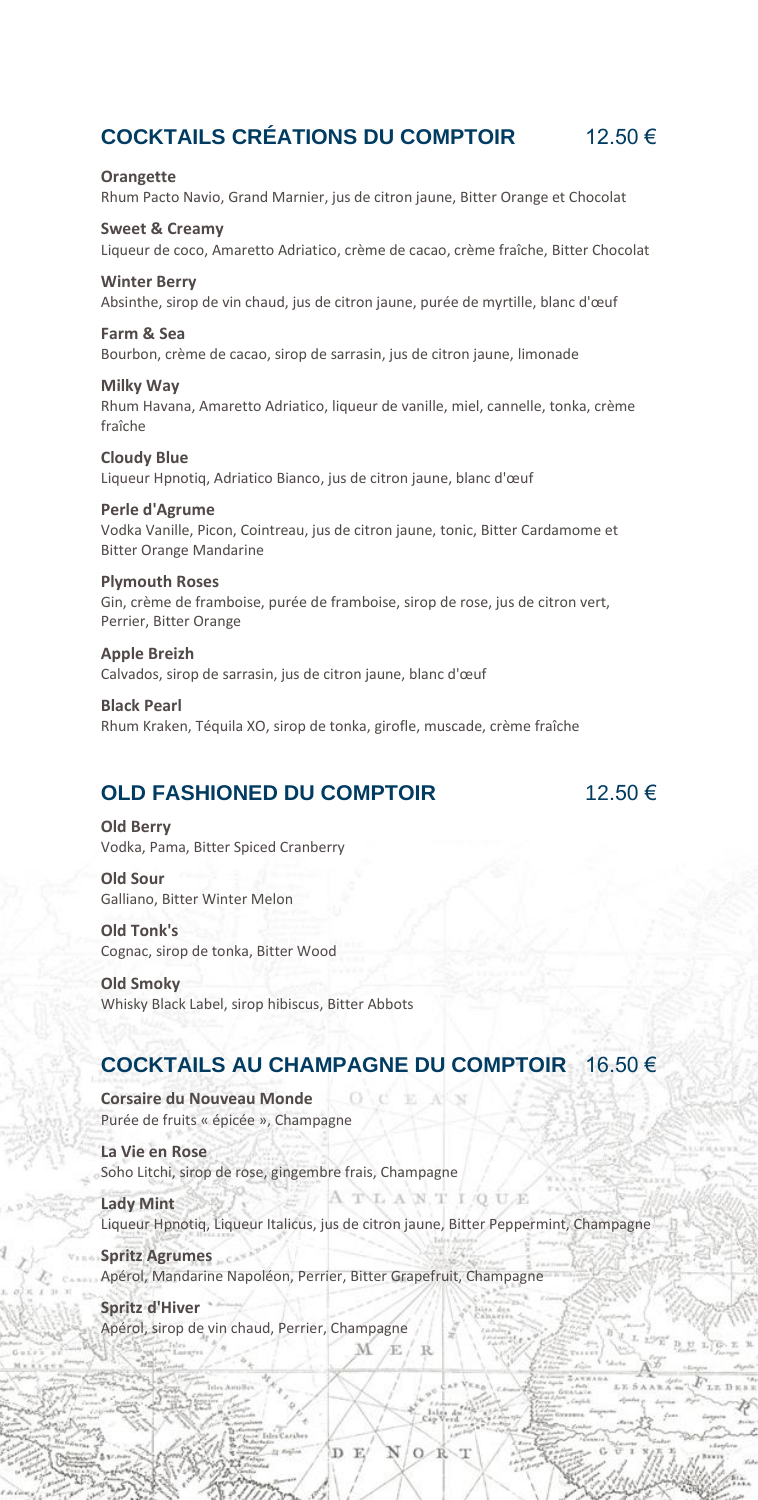### **MOJITOS DU COMPTOIR** 12.50 €

#### **Spicy Mojito**

Rhum épicé, citron vert, cassonade, sirop de gingembre, menthe fraîche, gingembre frais, Ginger Ale

#### **Bajan Mojito**

Rhum, citron vert, cassonade, sirop de sucre, menthe fraîche, jus de passion et passion frais

#### **Mojito rose-framboise**

Rhum, citron vert, cassonade, sirop de rose, purée de framboise, menthe fraîche, Perrier

#### **Delhi Mojito**

Vodka Vanille, citron vert, cassonade, sirop de sucre, menthe fraîche, Thé Chaï Impérial

### **GINS TONIC DU COMPTOIR**

| Bombay, citron vert déshydraté, amande torréfiée, baies de genièvre      |  |
|--------------------------------------------------------------------------|--|
|                                                                          |  |
| Hendricks, concombre frais, bouton de rose déshydraté, baies de genièvre |  |
|                                                                          |  |
| Malouin's, zeste de citron, citron jaune déshydraté, baies de genièvre   |  |
|                                                                          |  |
| Bartoloméo, concombre frais, menthe fraîche, baies de genièvre           |  |
|                                                                          |  |
| Silent Pool, zeste d'orange, orange déshydratée, baies de genièvre       |  |

### **COCKTAILS SANS ALCOOL** 9.50 €

**Ice Tea du Comptoir** Thé Blue of London, purée de pêche, jus de citron jaune, sirop de pêche **Ice Tea Détox** Infusion Détox, jus de citron jaune, miel de fleur, menthe fraîche

#### **Ice Tea d'Hiver**

Thé Chaï Impérial, sirop de vin chaud, jus de citron jaune

#### **Coco Loco**

Jus de mangue, jus de banane, crème de coco, jus de citron vert

#### **Péché Mignon**

Jus de passion, jus de goyave, purée de pêche, sirop de caramel, sirop de vanille

#### **Apple Spiced**

Jus de pomme, jus de citron vert, sirop de vanille, sirop de noisette, cannelle, badiane, café, girofle

**Smoothie Maison ou Smoothie Détox** Smoothie élaboré par nos soins à base de fruit frais, ou smoothie healthy

D E

É  $R$ 

 $\Omega$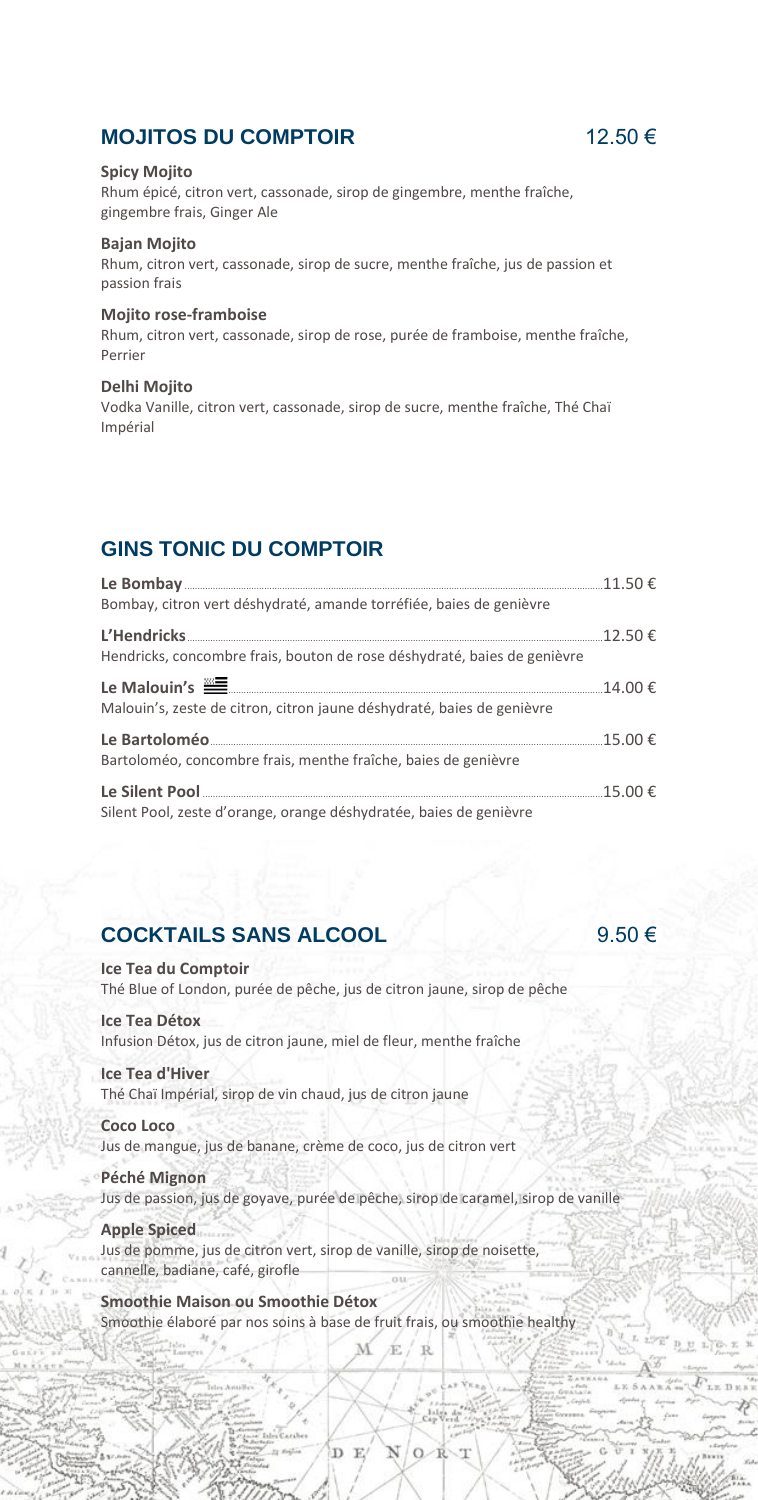### **NOS COGNAC**

# **NOS ARMAGNAC**

| 40% | $\begin{array}{c}\n19.00 \in\n\end{array}$ |
|-----|--------------------------------------------|

# **NOS CALVADOS**

| <b>NOS CALVADOS</b> | (4c) |
|---------------------|------|
|                     |      |
|                     |      |
|                     |      |

# **NOS LIQUEURS & DIGESTIFS**

| King's Ginger 2000 €                                                                                                                                                                                                                |                                       |
|-------------------------------------------------------------------------------------------------------------------------------------------------------------------------------------------------------------------------------------|---------------------------------------|
| Limoncello 9.00 €                                                                                                                                                                                                                   |                                       |
| Italicus 9.00 €                                                                                                                                                                                                                     |                                       |
|                                                                                                                                                                                                                                     |                                       |
| Chambord 9.00 €                                                                                                                                                                                                                     |                                       |
| Pama $9.00 \in$                                                                                                                                                                                                                     |                                       |
| Violetta $9.00\in$                                                                                                                                                                                                                  |                                       |
| St Germain 9.00 €                                                                                                                                                                                                                   |                                       |
|                                                                                                                                                                                                                                     |                                       |
| Soho $\frac{9.00 \text{ €}}{0.00 \text{ €}}$                                                                                                                                                                                        |                                       |
| Liqueur Hpnotiq <u>(a)</u> 9.00 €                                                                                                                                                                                                   |                                       |
| Bailey's 9.00 €                                                                                                                                                                                                                     |                                       |
| Amaretto Adriatico 9.00€                                                                                                                                                                                                            |                                       |
| Frangelico <u>Maria Baratti di Statistico di Statistico di Statistico di Statistico di Statistico di Statistico di Statistico di Statistico di Statistico di Statistico di Statistico di Statistico di Statistico di Statistico</u> |                                       |
| Marie Brizard 9.00 €                                                                                                                                                                                                                |                                       |
| Get 27 9.00 $\epsilon$                                                                                                                                                                                                              |                                       |
| Get 31 9.00 $\epsilon$<br>Galliano 9.00 $\epsilon$                                                                                                                                                                                  |                                       |
|                                                                                                                                                                                                                                     |                                       |
| Bénedictine 9.00 €                                                                                                                                                                                                                  |                                       |
| Pimm's 9.00 €                                                                                                                                                                                                                       |                                       |
|                                                                                                                                                                                                                                     | $\mathbb{R} \times \mathbb{R}$ . Then |
| M/k/R                                                                                                                                                                                                                               |                                       |
|                                                                                                                                                                                                                                     |                                       |

D E

 $(4c)$ 

# $(4c)$

# $(4c)$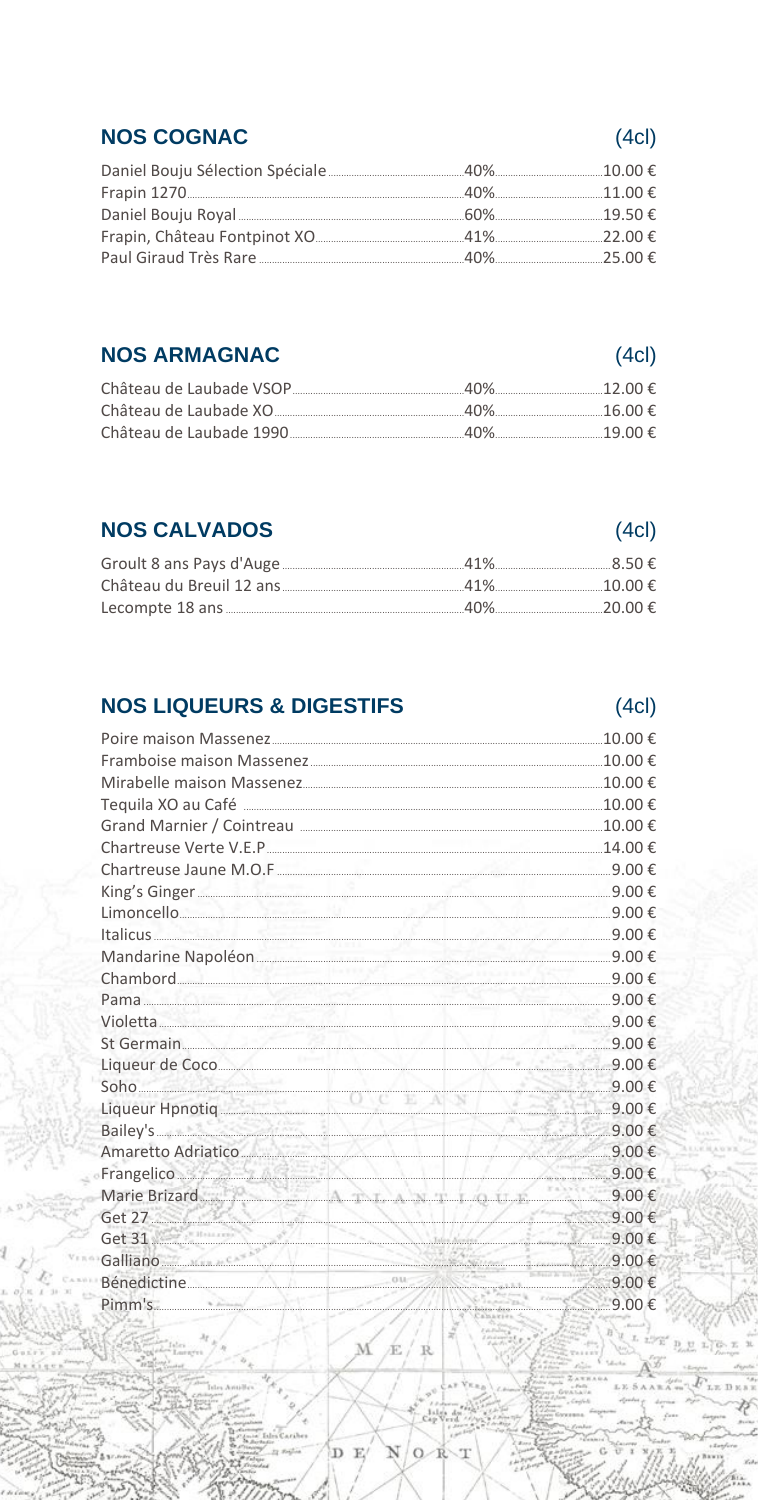| <b>NOS BIÈRES PRESSION</b> | (25c) | (50c) |
|----------------------------|-------|-------|
|                            |       |       |
|                            |       |       |
|                            |       |       |

# **NOS BIÈRES BOUTEILLES**

| Duvel. |  |
|--------|--|

 $(33c)$ 

| <b>NOS CIDRES</b>                      | (33c)   | (75c) |
|----------------------------------------|---------|-------|
| Cidre Sorre Brut <b>E 4</b> B          |         |       |
| Cidre Sorre Rosé <b>EL ENCORRETAIN</b> | − 6 90€ |       |
|                                        |         |       |

# **NOS BOISSONS SANS ALCOOL**

| <b>JUS ET NECTARS DE FRUITS ALAIN MILLIAT</b>                    |    | (33c) |
|------------------------------------------------------------------|----|-------|
|                                                                  |    |       |
|                                                                  |    |       |
|                                                                  |    |       |
|                                                                  |    |       |
|                                                                  |    |       |
|                                                                  |    |       |
| <b>JUS DE FRUITS</b>                                             |    |       |
|                                                                  |    |       |
|                                                                  |    |       |
|                                                                  |    |       |
| <b>JUS DE FRUITS FRAIS</b>                                       |    |       |
| $\text{Citron} \quad \text{6.00} \in \text{6.00}$                |    |       |
| Orange 5.00 €                                                    |    |       |
|                                                                  |    |       |
| <b>SODAS FEVER TREE</b>                                          |    |       |
|                                                                  |    |       |
| 20c                                                              |    |       |
|                                                                  |    |       |
|                                                                  |    |       |
| SODAS / EAU<br>SUDAS / EAU $A T L A N T 130 U E$<br>$33c$ 5.00 € |    |       |
|                                                                  |    |       |
| Coca-Cola zero 5.00 €                                            |    |       |
| Vittel 4.00 €                                                    |    |       |
| Orangina 4.00 €                                                  |    |       |
| Perrier 4.50 $\epsilon$                                          |    |       |
|                                                                  |    |       |
| $\mathbf{M}$                                                     | Æ. |       |
|                                                                  |    |       |
|                                                                  |    |       |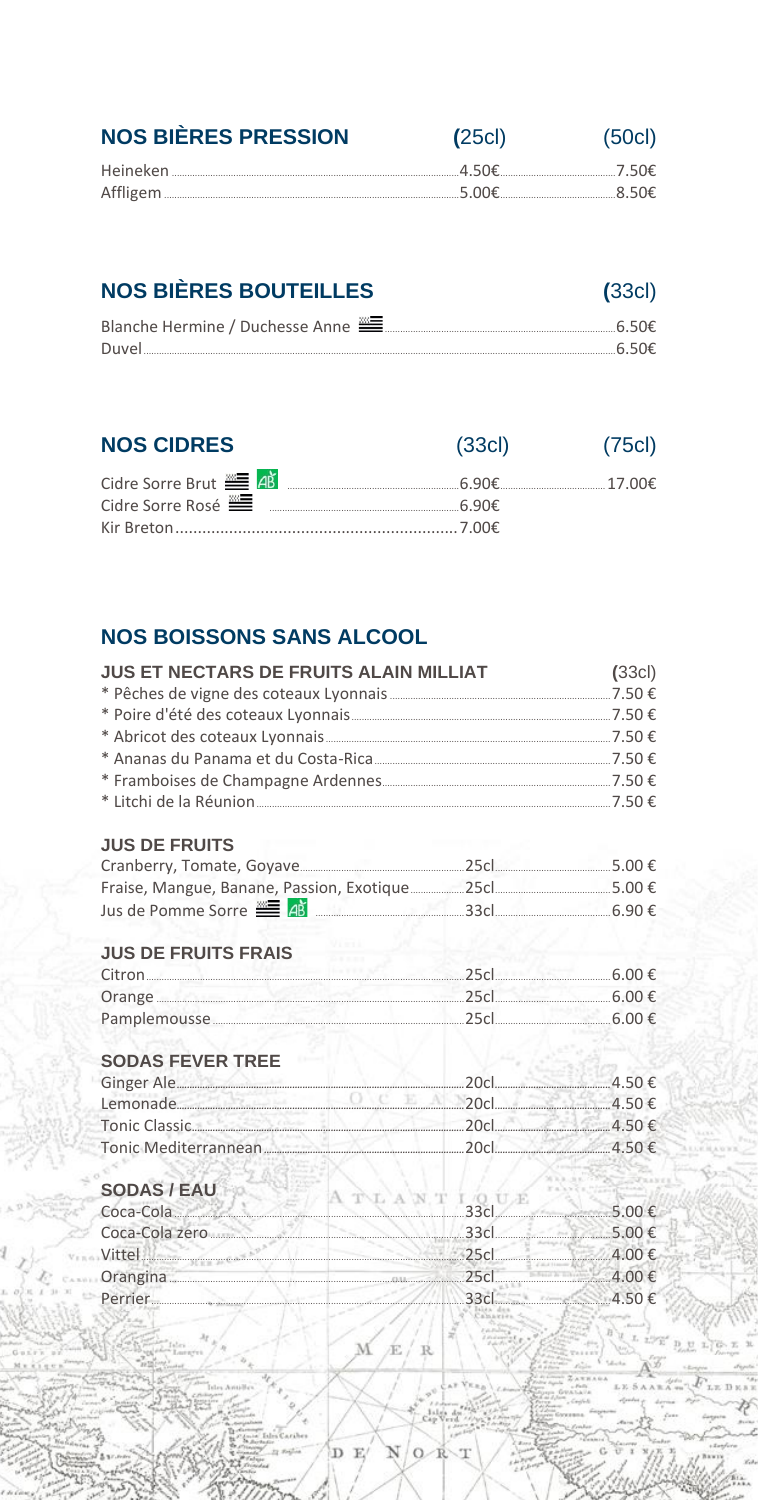### **NOS BOISSONS CHAUDES**

| Expresso / Décaféiné <b>Manual Manual Manual Manual Manual Manual</b> 3.00 € |  |
|------------------------------------------------------------------------------|--|
|                                                                              |  |
|                                                                              |  |
|                                                                              |  |
|                                                                              |  |
|                                                                              |  |
|                                                                              |  |
|                                                                              |  |
|                                                                              |  |

### **NOS CAFÉS GRANDS CRUS** 3.90 €

- \* **Colombie Bio 100% arabica :** Belle acidité, corps riche, puissant
- \* **Brésil Sul de Minas 100 % arabica :** Légère acidité, corps doux, équilibré

# **CARTE DES THÉS, PALAIS DES THÉS**

### Nous avons sélectionné pour vous une gamme de thés du Monde, natures et aromatisés

| *Thé du Hammam : Thé de Chine, gourmand et fruité                        |                    |
|--------------------------------------------------------------------------|--------------------|
| *La Menthe Glaciale: Thé de Chine très rafraichissant                    |                    |
| *Sencha Ariake : Thé du Japon, doux, tonique, végétal et iodé            |                    |
| *Paris for Her : Notes de rose, framboise et litchi, élégance parisienne |                    |
|                                                                          | 6.00 <sub>ε</sub>  |
| *Bai Mu Dan : Thé de Chine, boisé, arômes de fruits d'automne            |                    |
| THÉ DE SAISON                                                            | .6.00 <sub>ε</sub> |
| *Chaï Impérial : Thé noir aux notes gourmandes et chaleureuses           |                    |
| <b>THÉS NOIRS</b> _________<br><u> 1999 - Anna Louis Maria Alemania</u>  | .6.00 <sub>€</sub> |
| *Grand Yunnan Impérial : Thé de Chine, fleuri et doux, parfum miellé     |                    |
| *Darjeeling Grand Himalaya F.T.G.F.O.P. : Thé noir d'Inde                |                    |

**\*Blue of London :** Thé du Yunnan associé à de la bergamote

**\*Paris for Him:** Intense et subtile, notes d'agrumes, de coriandre et vanille

### **CARTE DES INFUSIONS, MAISON PALAIS DES THÉS**...............................................................................6.00€

- **\*Rooibos des Vahinés :** Gourmand et chaleureux, parfums de vanille et d'amende
- **\*Jardin Tropical :** Mélange de mangue, d'ananas, de papaye et de pêche **\*L'herboriste :** Mélange de plantes aromatiques et d'épices

R

**\*Infusion Détox :** Mélange fruité qui associe détox et vertus

D E

- antioxydantes
- **\*Verveine**
- **\*Camomille**

<sup>\*</sup> **Éthiopie Moka Sidamo 100 % arabica :** Acidulé et parfumé (notes de fruits à coque)